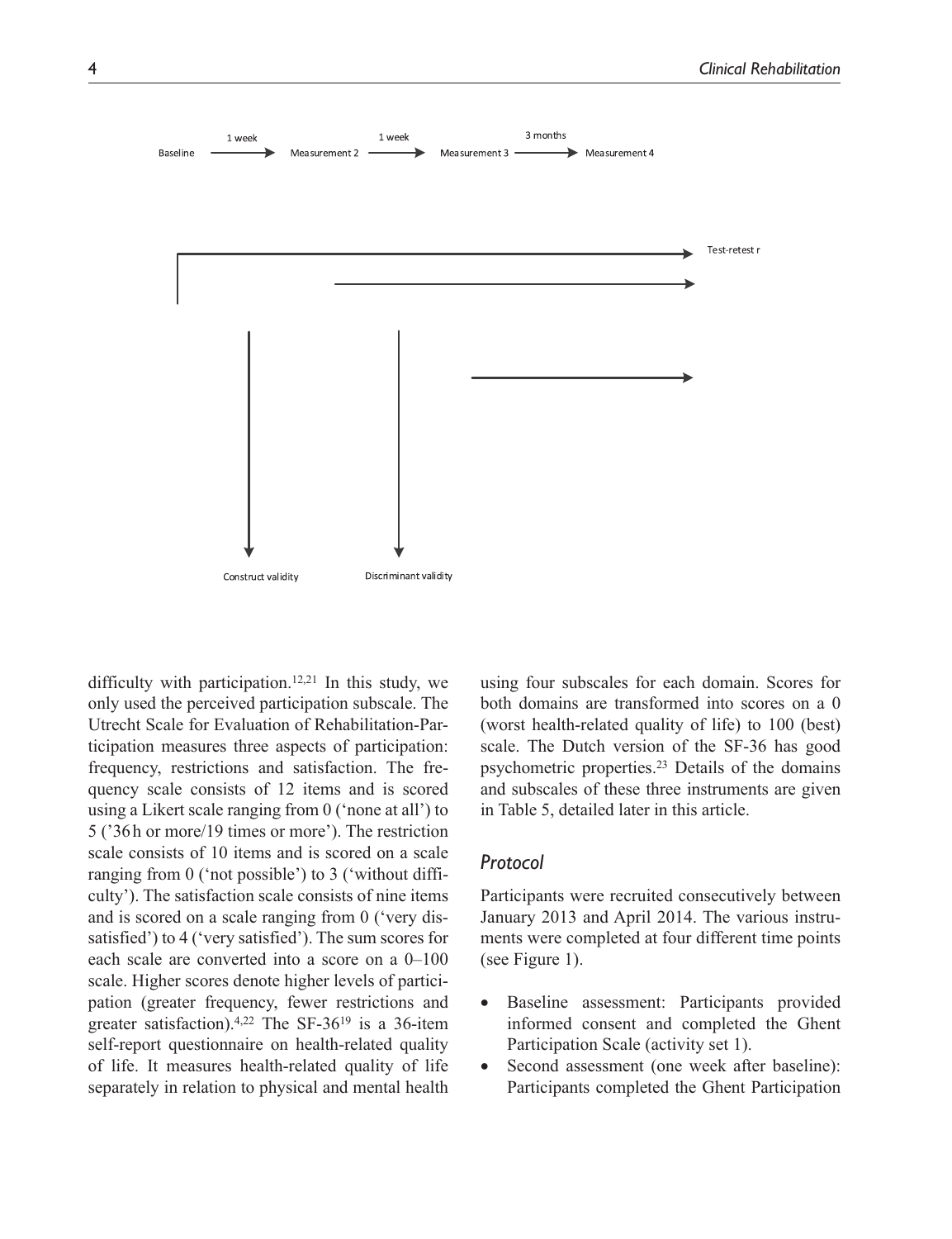Scale (to assess its test–retest reliability - participants used the same activity set as in the baseline assessment) and the Impact on Participation and Autonomy and the Utrecht Scale for Evaluation of Rehabilitation-Participation (to assess the construct validity of the Ghent Participation Scale).

- Third assessment (one week after the second measurement): Participants completed the Ghent Participation Scale (activity set 2) (to assess test–retest reliability with a different activity-set) and the SF-36 (to assess the discriminant validity of the Ghent Participation Scale).
- Fourth assessment (three months after the third measurement): The participant completed the Ghent Participation Scale (activity set 3) (to assess its responsiveness).

The choice of a one-week interval between the baseline, second and third assessments was based on similar validation research on instruments assessing participation.4,12 The choice of a threemonth interval between the third and the fourth assessments was also based on other research on the responsiveness of participation instruments.<sup>21</sup> At the baseline and second assessments questionnaires were completed at the rehabilitation centre during a normal therapy session, i.e. while the participant was in an outpatient rehabilitation programme or at the first follow-up meeting after discharge from an outpatient rehabilitation programme. A trained research assistant was present to record the participant's comments about the instruments and any problems the participant had in completing them. For the third and the fourth assessments, participants were sent a link to a website where they could complete the questionnaires. Responses were saved automatically and could be accessed directly by the researcher. Participants who did not use email were not sent paper versions of the questionnaire. The research protocol was approved on 21 December 2012 by the medical ethics boards of all participating centres under the central number B670201214682 for the ethics board of Ghent University Hospital. Informed consent was obtained from all participants.

## *Statistics*

Descriptive statistics were used to show the score distributions for all scales. Floor or ceiling effects were assumed to be present if at least 15% of respondents obtained maximum or minimum scores.24

*Factorial validity and internal consistency.* Confirmatory factor analysis using a varimax rotation was used to confirm the reported structure of the scale based on research in another sample.18 To check whether the sample was large enough to yield distinct and reliable factors, we calculated the communalities after extraction (values should be above 0.5).25 Internal consistency was performed using Cronbach's  $\alpha$  and item-total correlation. The internal consistency was considered good if the Cronbach's  $\alpha$  ranges between 0.70 and 0.95 and if the item-total correlation is higher than 0.70.24

*Test–retest reliability.* It is important to note that when completing the Ghent Participation Scale respondents are asked to list the five most important self-performed and delegated activities from the last week. That means that at each measurement participants could prioritize another set of activities. To test the assumption that the item difficulty was stable across the levels of this given factor (in this case the different activity-set chosen by the respondent), the test–retest reliability was therefore twice calculated: (1) test–retest reliability at a one-week interval with no change in activity set (between baseline and the second assessments) and (2) test–retest reliability at a one-week interval with a different activity set selected independently for the test and retest (between second and the third assessments). Item-level score agreement was quantified with weighted kappa  $(K_w)$  and scalelevel intraclass correlation coefficient (ICC) with the way mixed method. Test–retest reliability was considered good if both for  $K_w$  and the ICC  $\geq 0.70$ .

*Construct validity and discriminant validity.* To provide evidence for the construct validity of the Ghent Participation Scale scores, the various subscales of the Ghent Participation Scale were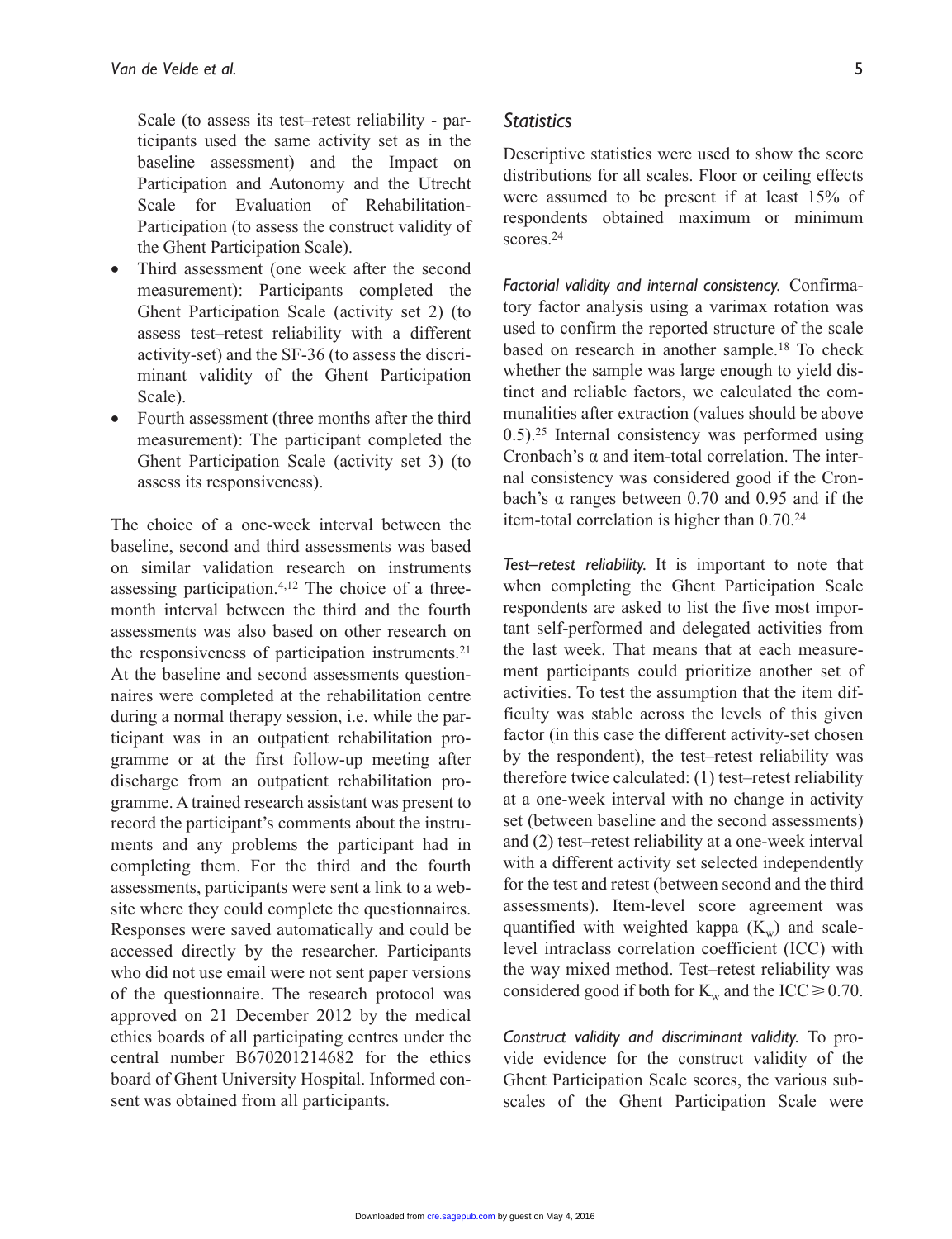correlated (using Pearson's correlation coefficient) with the corresponding subscales of the Impact on Participation and Autonomy and the Utrecht Scale for Evaluation of Rehabilitation-Participation. We hypothesized that: (1) 'self-performed activities in accordance with choices and wishes' would correlate with 'autonomy indoors' and 'autonomy outdoors' from the Impact on Participation and Autonomy and with 'satisfaction' from the Utrecht Scale for Evaluation of Rehabilitation Participation; (2) 'self-performed activities leading to appreciation and social acceptance' would correlate with 'family role' and 'social relations' from the Impact on Participation and Autonomy and with 'satisfaction' from the Utrecht Scale for Evaluation of Rehabilitation Participation; and (3) 'delegated activities' would correlate with 'restrictions' from the Utrecht Scale for Evaluation of Rehabilitation Participation. To provide evidence of the discriminant validity, the Ghent Participation Scale scores were correlated with scores on the various SF-36 subscales. Based on the assumption that 'participation' and 'health-related quality of life' are distinct constructs, we hypothesized that the subscales of the Ghent Participation Scale would show lower correlations with health-related quality of life as measured by the SF-36 than the the participation instruments.

*Responsiveness.* Standardized response mean was used to express the responsiveness of the Ghent Participation Scale to change in participation. Standardized response means were interpreted using Cohen's criteria: >0.80 indicates substantial responsiveness, >0.50 indicates good to moderate responsiveness and <0.20 indicates poor responsiveness.<sup>26</sup> Transition indices<sup>27</sup> were also used as an external standard against which to compare change scores on the Ghent Participation Scale. Following the other research on responsiveness, $2<sup>1</sup>$ we used five transition indices consisting of a single question to which responses were given using a 7-point ordinal scale, as has been proposed in similar research on the topic:<sup>21</sup> (1) 'much better'; (2) 'better'; (3) 'slightly better'; (4) 'the same'; (5) 'slightly worse'; (6) 'worse'; (7) 'much worse'. One index concerned perceived participation in general: 'with regard to my overall level of participation in daily life my level of functioning is … than three months ago?' The other four indices dealt with specific factors measured by the Ghent Participation Scale; (1) 'At the moment I feel ... about performing activities compared with three months ago', (2) 'At the moment my feeling of social appreciation when performing activities is … than three months ago', (3) 'At the moment my ability to choose my activities is … than three months ago' and (4) 'delegating activities to other people is now … than when I had to delegate activities to other people three months ago'. Receiver operating characteristic curves were used and the area under the curve was calculated to analyse the Ghent Participation Scale's ability to detect improvement according to the transition indices. Following Deyo and Inui, $27$  an area under the curve of 50% means that the scale in question does not perform better than chance, whereas an area under the curve of 100% represents perfect accuracy in distinguishing improved respondents from unimproved respondents.

All statistics were administered with SPSS version 22,28 the level of significance was predefined on 0.05.

## **Results**

## *Study population*

A total of 365 individuals were included in the sample. The population was heterogeneous with respect to diagnosis (see Table 1). As a trained researcher was present at the baseline and second assessments, there were no missing values for these assessments and the response rate was 100%. The response rate for the third assessment, which was completed online, was  $79\%$  ( $n=270$ ); 26 participants did not use email. Of the 270 individuals who completed the third assessment, 50 were invited to complete the Ghent Participation Scale a fourth time, three months later. The response rate for this fourth assessment was 82%  $(n=41)$ . The mean age of the whole sample  $(n=365)$  was 62.2 years (SD = 12). When recruited to the study, 27 participants (7.4%) reported that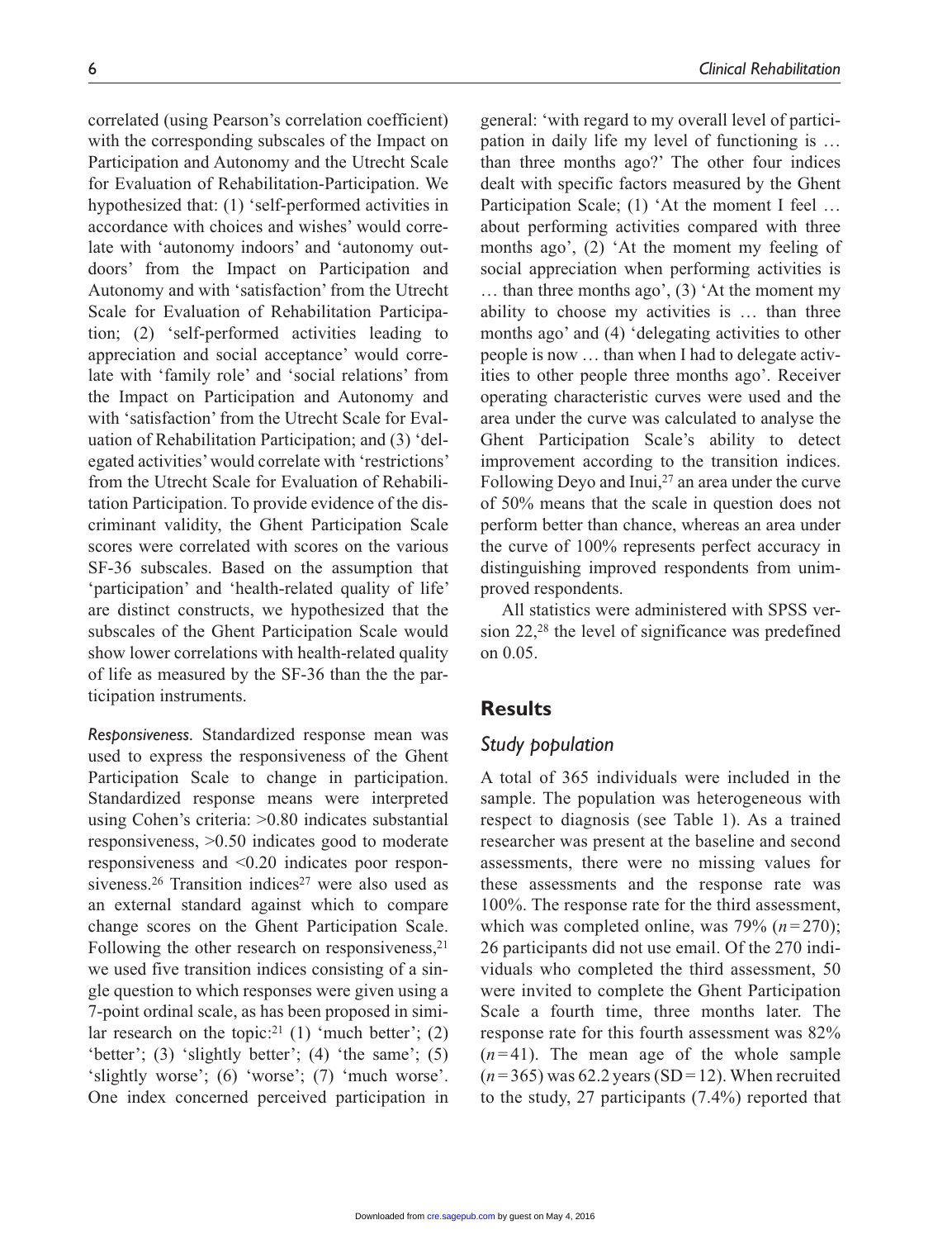| Age: mean (SD)                                                   | 58.4 (12.0) |
|------------------------------------------------------------------|-------------|
| Gender: male/female                                              | 153/212     |
| Diagnosis $n$ $(\%)$                                             |             |
| Stroke                                                           | 82 (22.5)   |
| Multiple sclerosis                                               | 25 (6.8)    |
| Neuromuscular disorder                                           | 19 (5.2)    |
| Spinal cord injury                                               | 26(7.1)     |
| Polytrauma                                                       | 64 (17.5)   |
| Parkinson                                                        | 56 (15.3)   |
| Rheumatic disorder                                               | 52 (11.2)   |
| Other musculoskeletal disorders                                  | 41 $(11.3)$ |
| Highest level of education $n$ (%)                               |             |
| General secondary education (12 to<br>18 years)                  | 26 (7.2)    |
| Technical and vocational secondary<br>education (12 to 18 years) | 167 (45.7)  |
| University college (18 plus)                                     | 98 (26.8)   |
| University (18 plus)                                             | 74 (20.3)   |
| Readiness to live independently n (%)                            |             |
| Completely ready to live<br>independently                        | 27(7.4)     |
| Ready but feeling slightly insecure                              | 76 (20.8)   |
| Ready but feelings moderately<br>insecure                        | 147 (40.3)  |
| Ready but feeling severely insecure                              | 109 (29.8)  |
| Not at all ready to live independently                           | 6(1.7)      |

**Table 1.** Characteristics of the participants (*n*=365).

SD: standard deviation.

they were ready to live independently, 76 participants (20.8%) reported that they were prepared to do so but were feeling slightly insecure, 147 participants (40.3%) reported that they were prepared to live independently but felt moderately insecure about doing so, 109 participants (29.8%) reported that they were prepared to live independently but were extremely insecure about doing so. Six (1.7%) reported that they felt totally unprepared to live independently. Before admission and after discharge, all participants were living in their own home; 314 were living with a partner, 51 were living alone.

Score distributions for the various instruments are shown in Table 2. The distribution of scores on the Ghent Participation Scale was symmetric at all timepoints, as the skewness statistics and the small differences between mean and median scores indicate. There were no floor or ceiling effects and the distributions of scores showed a similar level of skewness to score on the Impact on Participation and Autonomy and Utrecht Scale for Evaluation of Rehabilitation-Participation.

*Factorial validity and internal consistency.* Communalities after extraction ranged between 0.63 and 0.71, so our sample of 365 was large enough for factor analysis. Factor analysis confirmed that the scale could be structured around three factors: (a) social appreciation and acceptance; (b) choice and wishes; and (c) delegated activities. This three-factor solution accounted for 55.64% of the variance in scores, see Table 3.

Analysis showed that the three subscales had good statistical coherence; Cronbach's α ranged from 0.75 to 0.83. Item-total correlations ranged between 0.67 and 0.86, which indicates good internal consistency.

*Test–retest reliability.* Values of  $K_w$  ranged between 0.57 and 0.88 when test–retest reliability was calculated with no change in activity set on retest. There was good to very good agreement between scores on all items except one ('I felt very safe during this activity') from the self-performed activities leading to appreciation and social acceptance subscale), for which there was only moderate agreement ( $K_w = 0.57$ ). At the scale level, the ICC ranged from 0.80 (delegated activities) to 0.88 (activities leading to appreciation and acceptance) and 0.92 (activities in accordance with choices and wishes) indicating that all subscales had good test– retest reliability.

When activity sets were chosen separately for test and retest, values of  $K_w$  ranged between 0.47 and 0.72, being less than 0.60 on 12 of the 15 items. This indicates that at the item level agreement between the two assessments is poor; however, at the scale level the intraclass correlation ranged from 0.79 (delegated activities) to 0.88 (activities leading to appreciation and acceptance) and 0.87 (activities in accordance with choices and wishes) indicating that test–retest reliability was as good as when the same activity set was used at test and retest (Table 4).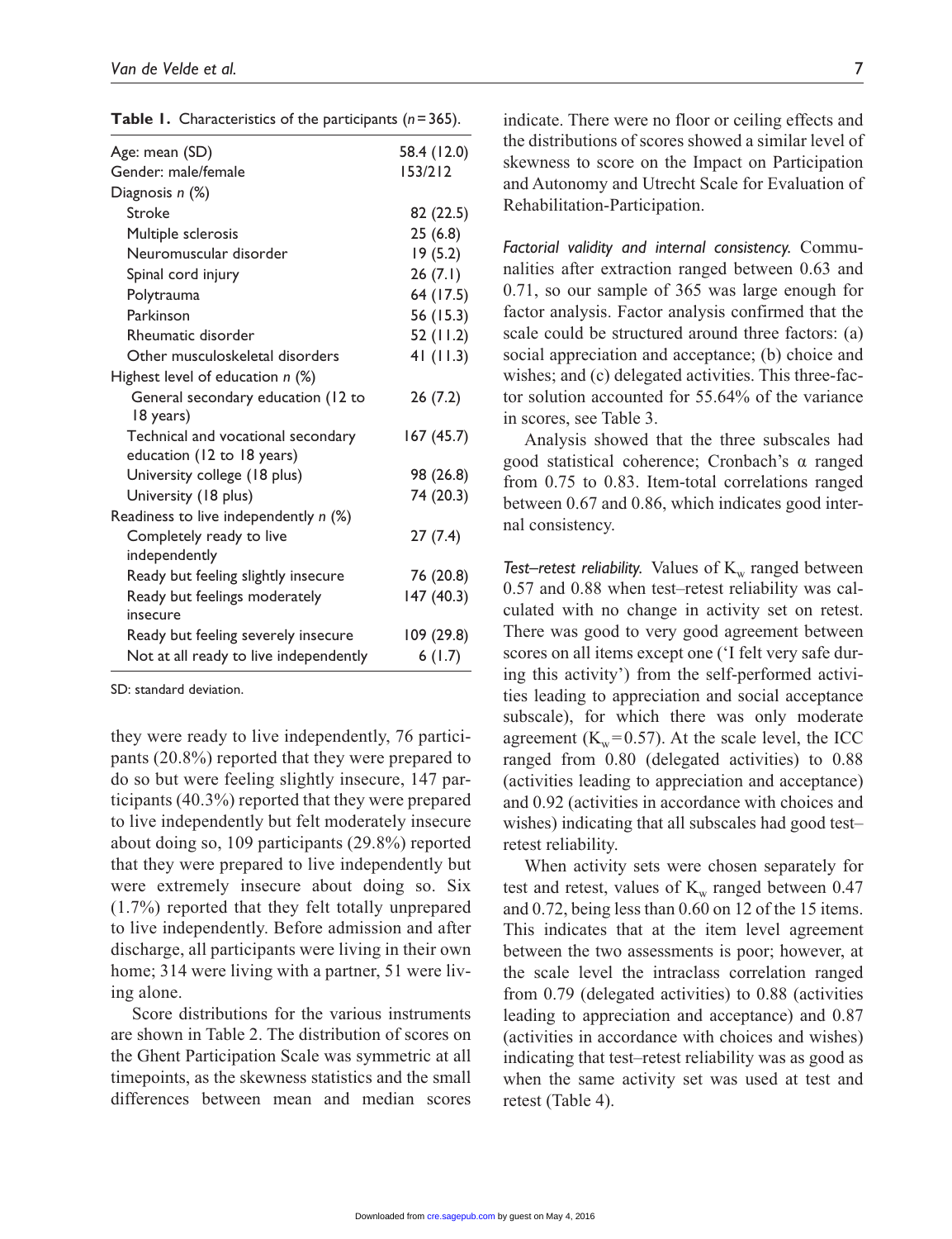| $25.7 - 97.6$<br>$24.4 - 100$<br>$16.2 - 100$<br>$24.4 - 100$<br>$14.2 - 100$<br>Σ<br>$21.9 - 98.2$<br>$25.2 - 100$<br>$15.4 - 100$<br>$13.4 - 100$<br>$25.6 - 100$<br>$\widetilde{\Xi}$<br>$22.2 - 97.8$<br>$20.0 - 100$<br>$16.0 - 100$<br>$6.0 - 21.0$<br>$24.0 - 100$<br>$14.0 - 100$<br>$5.0 - 17.0$<br>$6.0 - 28.0$<br>$3.0 - 22.0$<br>$6.0 - 25.0$<br>$\Sigma$<br>$22.0 - 98.4$<br>$20.4 - 100$<br>$15.6 - 100$<br>$24.0 - 100$<br>$12.8 - 100$<br><b>Baseline</b><br>67.0(23.4)<br>65.6 (19.2)<br>52.4 (22.2)<br>58.4 (18.0)<br>53.8 (16.8)<br>$\overline{\Sigma}$<br>59.4(18.4)<br>54.8 (24.5)<br>48.2 (25.0)<br>50.1 (17.6)<br>50.5 (18.0)<br>$\widetilde{\Xi}$<br>49.8 (19.1)<br>53.6 (25.8)<br>48.9 (16.8)<br>58.2 (19.2)<br>48.8 (23.5)<br>16.3(5.2)<br>23.6(4.4)<br>12.8(3.1)<br>$(8.9)$ (4.8)<br>14.9(3.3)<br>Utrecht Scale for Evaluation of Rehabilitation Participation (0-100)<br>$\Sigma$<br>(26.2)<br>(16.2)<br>(17.2)<br>(24.2)<br>(17.2)<br><b>Baseline</b><br>50.0<br>54.6<br>50.6<br>58.0<br>48.0<br>Leading to appreciation and social<br>Impact on Participation and Autonomy <sup>s</sup><br>In accordance with choices and<br>Ghent Participation Scale (0-100)<br>Work and education (0-30)<br>Autonomy outdoors (0-25)<br>Autonomy indoors (0-35)<br>Self-performed activities<br>Social relations (0-30)<br>Delegated activities<br>Family role (0-35)<br>acceptance<br>Total score<br>wishes |                 | Median   |               |      | Skewness        |                            |                  |                  |
|-------------------------------------------------------------------------------------------------------------------------------------------------------------------------------------------------------------------------------------------------------------------------------------------------------------------------------------------------------------------------------------------------------------------------------------------------------------------------------------------------------------------------------------------------------------------------------------------------------------------------------------------------------------------------------------------------------------------------------------------------------------------------------------------------------------------------------------------------------------------------------------------------------------------------------------------------------------------------------------------------------------------------------------------------------------------------------------------------------------------------------------------------------------------------------------------------------------------------------------------------------------------------------------------------------------------------------------------------------------------------------------------------------------------------------|-----------------|----------|---------------|------|-----------------|----------------------------|------------------|------------------|
|                                                                                                                                                                                                                                                                                                                                                                                                                                                                                                                                                                                                                                                                                                                                                                                                                                                                                                                                                                                                                                                                                                                                                                                                                                                                                                                                                                                                                               | <b>Baseline</b> | $\Sigma$ | $\tilde{\Xi}$ | Σ4   | <b>Baseline</b> | $\Sigma$                   | $\tilde{\Sigma}$ | $\frac{4}{5}$    |
|                                                                                                                                                                                                                                                                                                                                                                                                                                                                                                                                                                                                                                                                                                                                                                                                                                                                                                                                                                                                                                                                                                                                                                                                                                                                                                                                                                                                                               |                 |          |               |      |                 |                            |                  |                  |
|                                                                                                                                                                                                                                                                                                                                                                                                                                                                                                                                                                                                                                                                                                                                                                                                                                                                                                                                                                                                                                                                                                                                                                                                                                                                                                                                                                                                                               | 53.2            | 54.1     | 53.7          | 54.2 | 0.23            | 0.26                       | 0.24             | 0.52             |
|                                                                                                                                                                                                                                                                                                                                                                                                                                                                                                                                                                                                                                                                                                                                                                                                                                                                                                                                                                                                                                                                                                                                                                                                                                                                                                                                                                                                                               | 60.2            | 59.4     | 61.5          | 64.2 | 0.07            | 0.07                       | 0.10             | 0.06             |
|                                                                                                                                                                                                                                                                                                                                                                                                                                                                                                                                                                                                                                                                                                                                                                                                                                                                                                                                                                                                                                                                                                                                                                                                                                                                                                                                                                                                                               | 54.0            | 56.4     | 55.4          | 55.0 | 0.20            | 0.21                       | 0.23             | 0.24             |
|                                                                                                                                                                                                                                                                                                                                                                                                                                                                                                                                                                                                                                                                                                                                                                                                                                                                                                                                                                                                                                                                                                                                                                                                                                                                                                                                                                                                                               | 76.2            | 69.4     | 68.4          | 65.5 | $-0.76$         | $-0.56$                    | $-0.78$          | $-0.81$          |
|                                                                                                                                                                                                                                                                                                                                                                                                                                                                                                                                                                                                                                                                                                                                                                                                                                                                                                                                                                                                                                                                                                                                                                                                                                                                                                                                                                                                                               | 39.0            | 47.9     | 42.7          | 43.5 | 0.70            | 0.65                       | 0.74             | $\overline{0.7}$ |
|                                                                                                                                                                                                                                                                                                                                                                                                                                                                                                                                                                                                                                                                                                                                                                                                                                                                                                                                                                                                                                                                                                                                                                                                                                                                                                                                                                                                                               |                 |          |               |      |                 |                            |                  |                  |
|                                                                                                                                                                                                                                                                                                                                                                                                                                                                                                                                                                                                                                                                                                                                                                                                                                                                                                                                                                                                                                                                                                                                                                                                                                                                                                                                                                                                                               |                 | 16.0     |               |      |                 | 0.29                       |                  |                  |
|                                                                                                                                                                                                                                                                                                                                                                                                                                                                                                                                                                                                                                                                                                                                                                                                                                                                                                                                                                                                                                                                                                                                                                                                                                                                                                                                                                                                                               |                 | 13.2     |               |      |                 | $-0.63$                    |                  |                  |
|                                                                                                                                                                                                                                                                                                                                                                                                                                                                                                                                                                                                                                                                                                                                                                                                                                                                                                                                                                                                                                                                                                                                                                                                                                                                                                                                                                                                                               |                 | 18.0     |               |      |                 | $0.16$<br>$0.17$<br>$0.34$ |                  |                  |
|                                                                                                                                                                                                                                                                                                                                                                                                                                                                                                                                                                                                                                                                                                                                                                                                                                                                                                                                                                                                                                                                                                                                                                                                                                                                                                                                                                                                                               |                 | 14.8     |               |      |                 |                            |                  |                  |
|                                                                                                                                                                                                                                                                                                                                                                                                                                                                                                                                                                                                                                                                                                                                                                                                                                                                                                                                                                                                                                                                                                                                                                                                                                                                                                                                                                                                                               |                 | 21.4     |               |      |                 |                            |                  |                  |
|                                                                                                                                                                                                                                                                                                                                                                                                                                                                                                                                                                                                                                                                                                                                                                                                                                                                                                                                                                                                                                                                                                                                                                                                                                                                                                                                                                                                                               |                 |          |               |      |                 |                            |                  |                  |
| $3.7 - 64.2$<br>29.3 (10.2)<br>Frequency                                                                                                                                                                                                                                                                                                                                                                                                                                                                                                                                                                                                                                                                                                                                                                                                                                                                                                                                                                                                                                                                                                                                                                                                                                                                                                                                                                                      |                 | 28.2     |               |      |                 | 0.23                       |                  |                  |
| $7.2 - 100$<br>73.4 (19.5)<br>Restrictions                                                                                                                                                                                                                                                                                                                                                                                                                                                                                                                                                                                                                                                                                                                                                                                                                                                                                                                                                                                                                                                                                                                                                                                                                                                                                                                                                                                    |                 | 74.2     |               |      |                 |                            |                  |                  |
| $5.0 - 100$<br>68.7 (17.6)<br>Satisfaction                                                                                                                                                                                                                                                                                                                                                                                                                                                                                                                                                                                                                                                                                                                                                                                                                                                                                                                                                                                                                                                                                                                                                                                                                                                                                                                                                                                    |                 | 69.5     |               |      |                 | $-0.43$                    |                  |                  |
| SF-36 (0-100) <sup>b</sup>                                                                                                                                                                                                                                                                                                                                                                                                                                                                                                                                                                                                                                                                                                                                                                                                                                                                                                                                                                                                                                                                                                                                                                                                                                                                                                                                                                                                    |                 |          |               |      |                 |                            |                  |                  |
| 49.7 (8.9)<br>Physical component summary                                                                                                                                                                                                                                                                                                                                                                                                                                                                                                                                                                                                                                                                                                                                                                                                                                                                                                                                                                                                                                                                                                                                                                                                                                                                                                                                                                                      |                 |          |               |      |                 |                            |                  |                  |
| 45.4 (10.7)<br>Mental component summary                                                                                                                                                                                                                                                                                                                                                                                                                                                                                                                                                                                                                                                                                                                                                                                                                                                                                                                                                                                                                                                                                                                                                                                                                                                                                                                                                                                       |                 |          |               |      |                 |                            |                  |                  |

8 *Clinical Rehabilitation*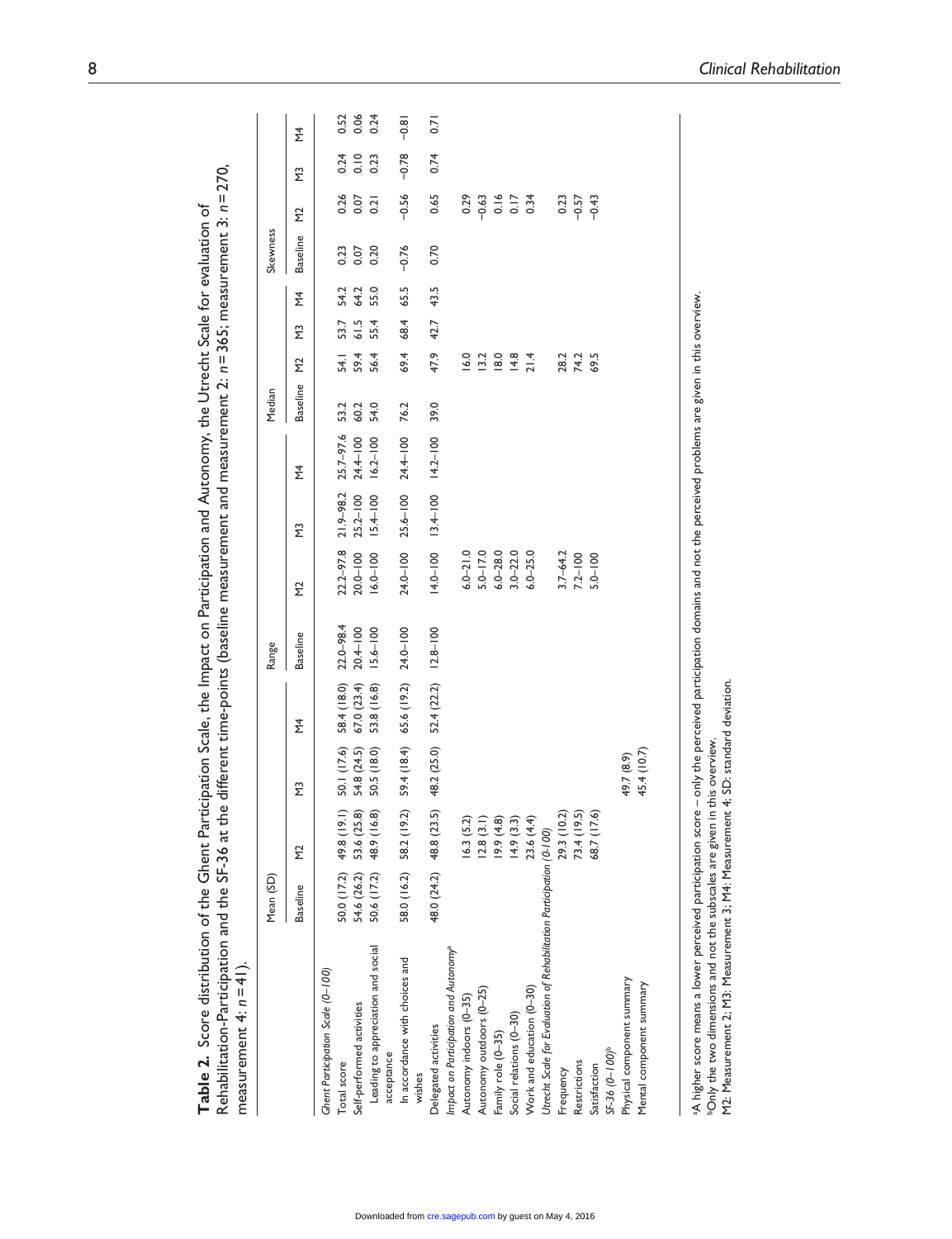|                                                                                 | Internal consistency     |                 | Factorial validity <sup>a</sup>                                 |                                                                         |                                  |
|---------------------------------------------------------------------------------|--------------------------|-----------------|-----------------------------------------------------------------|-------------------------------------------------------------------------|----------------------------------|
|                                                                                 | correlation<br>tem-total | Cronbach's<br>ರ | accordance with choices and<br>Factor I activities in<br>wishes | to appreciation and social<br>Factor 2 activities leading<br>acceptance | Factor 3 Delegated<br>activities |
|                                                                                 |                          |                 | 19.34%                                                          | 18.77%                                                                  | 17.52%                           |
| Subscale I: Self-performed activities                                           |                          | $\overline{8}$  |                                                                 |                                                                         |                                  |
| Subscale Ia: Activities in accordance with choices and wishes                   |                          | 0.83            |                                                                 |                                                                         |                                  |
| It was entirely my choice to engage in this activity                            | 0.78                     |                 | 0.71                                                            |                                                                         |                                  |
| performed this activity (or I was part of it) exactly as I wished               | 0.72                     |                 | 0.82                                                            |                                                                         |                                  |
| During this activity I was completely able to be myself                         | 0.77                     |                 | 0.75                                                            |                                                                         |                                  |
| for me<br>This activity was completely fulfilling                               | 0.78                     |                 | 0.60                                                            | 0.39                                                                    |                                  |
| During this activity, I felt completely in control                              | 0.78                     |                 | 0.77                                                            |                                                                         | 0.32                             |
| Subscale Ib: Activities leading to appreciation and social acceptance           |                          | $\overline{a}$  |                                                                 |                                                                         |                                  |
| I felt very safe during this activity                                           | 0.79                     |                 | 0.39                                                            | 0.44                                                                    |                                  |
| I felt a strong appreciation during this activity                               | 0.80                     |                 |                                                                 | 0.80                                                                    |                                  |
| an important person<br>During this activity, it felt as if I were               | 0.80                     |                 |                                                                 | 0.77                                                                    |                                  |
| During this activity, I really felt I belonged (was part of the group)          | 0.72                     |                 |                                                                 | 0.78                                                                    |                                  |
| Subscale 2: Delegated activities                                                |                          | 0.75            |                                                                 |                                                                         |                                  |
| It was entirely my choice to let someone else perform this activity             | 0.86                     |                 |                                                                 |                                                                         | 0.56                             |
| I completely trust the person(s) who performed this activity for me             | 0.67                     |                 |                                                                 |                                                                         | 0.37                             |
| Because others performed this activity, I did not have to worry about it        | 0.69                     |                 |                                                                 |                                                                         | 0.75                             |
| felt that those doing so loved performing this activity for me                  | 0.78                     |                 |                                                                 |                                                                         | 0.68                             |
| do this activity for me<br>felt safer by asking someone else to                 | 0.84                     |                 |                                                                 |                                                                         | 0.83                             |
| someone else to do this activity for me<br>felt more in control because I asked | 0.73                     |                 |                                                                 | $\overline{0.3}$                                                        | 0.70                             |

*Van de Velde et al.*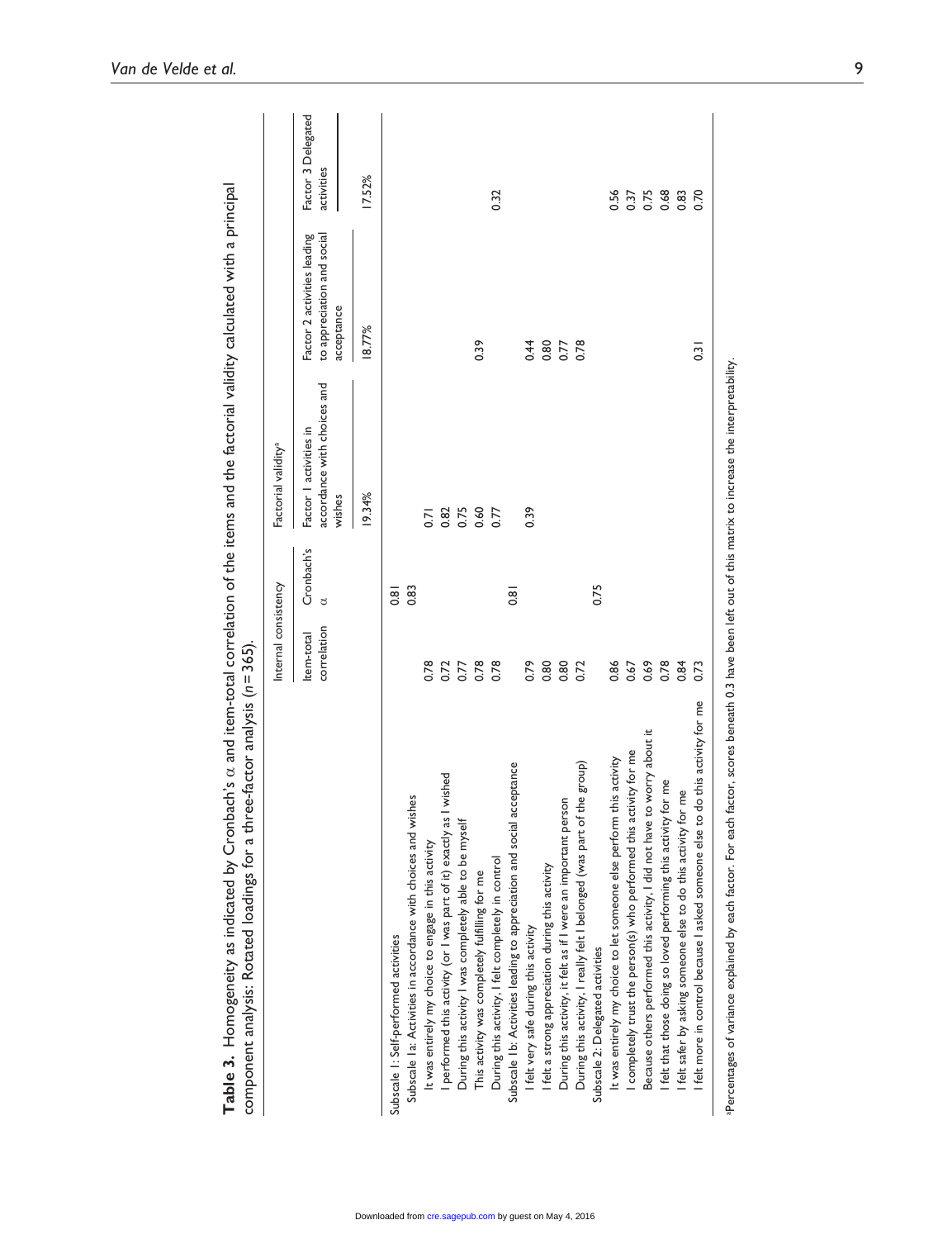|                                                  | Weighted Kappa       |                                  | Intraclass correlation |                                  | Confidence interval ICC |                                  |
|--------------------------------------------------|----------------------|----------------------------------|------------------------|----------------------------------|-------------------------|----------------------------------|
|                                                  | Same<br>activity set | <b>Different</b><br>activity set | Same<br>activity set   | <b>Different</b><br>activity set | Same<br>activity set    | <b>Different</b><br>activity set |
| <b>Ghent Participation Scale</b><br>total        | $0.57 - 0.88$        | $0.47 - 0.72$                    | 0.83                   | 0.82                             | $0.79 - 0.92$           | $0.75 - 0.88$                    |
| Self-performed activities:                       | $0.57 - 0.81$        | $0.47 - 0.62$                    | 0.87                   | 0.86                             | $0.77 - 0.88$           | $0.76 - 0.91$                    |
| In accordance with<br>choices and wishes         | $0.69 - 0.81$        | $0.54 - 0.62$                    | 0.92                   | 0.87                             | $0.81 - 0.95$           | $0.84 - 0.92$                    |
| Leading to appreciation<br>and social acceptance | $0.57 - 0.79$        | $0.47 - 0.59$                    | 0.88                   | 0.88                             | $0.75 - 0.89$           | $0.69 - 0.91$                    |
| Delegated activities                             | $0.78 - 0.88$        | $0.58 - 0.72$                    | 0.80                   | 0.79                             | $0.74 - 0.84$           | $0.67 - 0.82$                    |

**Table 4.** Results for the test–retest reliability. Range of weighted kappa for the items in each subscale–intraclass correlation on scale level (same activity set: *n*=365; different activity set: *n*=270).

All scores were from 0 to 100; higher scores indicate better perceived participation.

*Construct validity and discriminant validity.* Evidence for the construct validity of the Ghent Participation Scale came from the high correlations between the 'self-performed activities in accordance with personal choices and wishes' subscale of the Ghent Participation Scale and the 'autonomy indoors' subscale (*r*=–0.87) and 'autonomy outdoors' subscale (*r*=–0.71) of the Impact on Participation and Autonomy and the 'satisfaction' subscale (*r*=0.72) of the Utrecht Scale for Evaluation of Rehabilitation-Participation. The 'self-performed activities leading to appreciation and social acceptance' subscale of the Ghent Participation Scale was also highly correlated with the 'family role' subscale (*r*=–0.76) and the 'social relation' subscale (*r*=–0.82) of the Impact on Participation and Autonomy and with the 'satisfaction' subscale (*r*=0.62) of the Utrecht Scale for Evaluation of Rehabilitation-Participation; these results were consistent with our hypotheses. A moderate correlation  $(r=0.54)$  between the 'delegated activities' subscale of the Ghent Participation Scale and the 'restrictions' subscale of the Utrecht Scale for Evaluation of Rehabilitation-Participation were also consistent with the hypothesis, but we had expected a higher correlation.

The discriminant validity of the Ghent Participation Scale was supported by small correlations between scores on the Ghent Participation Scale and the 'bodily pain' component of the SF-36 (*r*=0.08 to 0.019). Correlations between the Ghent Participation Scale total score and other subscales of the SF-36 were higher than expected: 'physical component summary'  $(r=0.32$  to 0.42), 'physical functioning component'  $(r=0.21 \text{ to } 0.62)$ , 'role limitations component'  $(r=0.42 \text{ to } 0.62)$ , 'general' health component'  $(r=0.24 \text{ to } 0.36)$ , 'social functioning component' (*r*=0.45) and 'mental wellbeing component'  $(r=0.23 \text{ to } 0.51)$ , but lower than the correlations between the Ghent Participation Scale and the corresponding components of the Impact on Participation and Autonomy and the Utrecht Scale for Evaluation of Rehabilitation-Participation (Table 5).

*Responsiveness.* Standardized response mean scores for the subscales 'activities in accordance with personal choices and wishes' (standardized response  $mean = 0.32$ ) and the subscale 'delegated activities' (standardized response mean = 0.42) indicated moderate responsiveness and the standardized response mean for the 'activities leading to appreciation and social acceptance' subscale (standardized response  $mean = 0.64$ ) indicated good responsiveness. The Ghent Participation Scale total score showed good responsiveness (standardized response mean = 0.68). The Ghent Participation Scale is good at distinguishing improved respondents from unimproved respondents; area under the curve ranged from 0.68 ('delegated activities) to 0.88 ('activities leading to appreciation and social acceptance'); area under the curve for the Ghent Participation Scale total score was 0.75 (Table 6).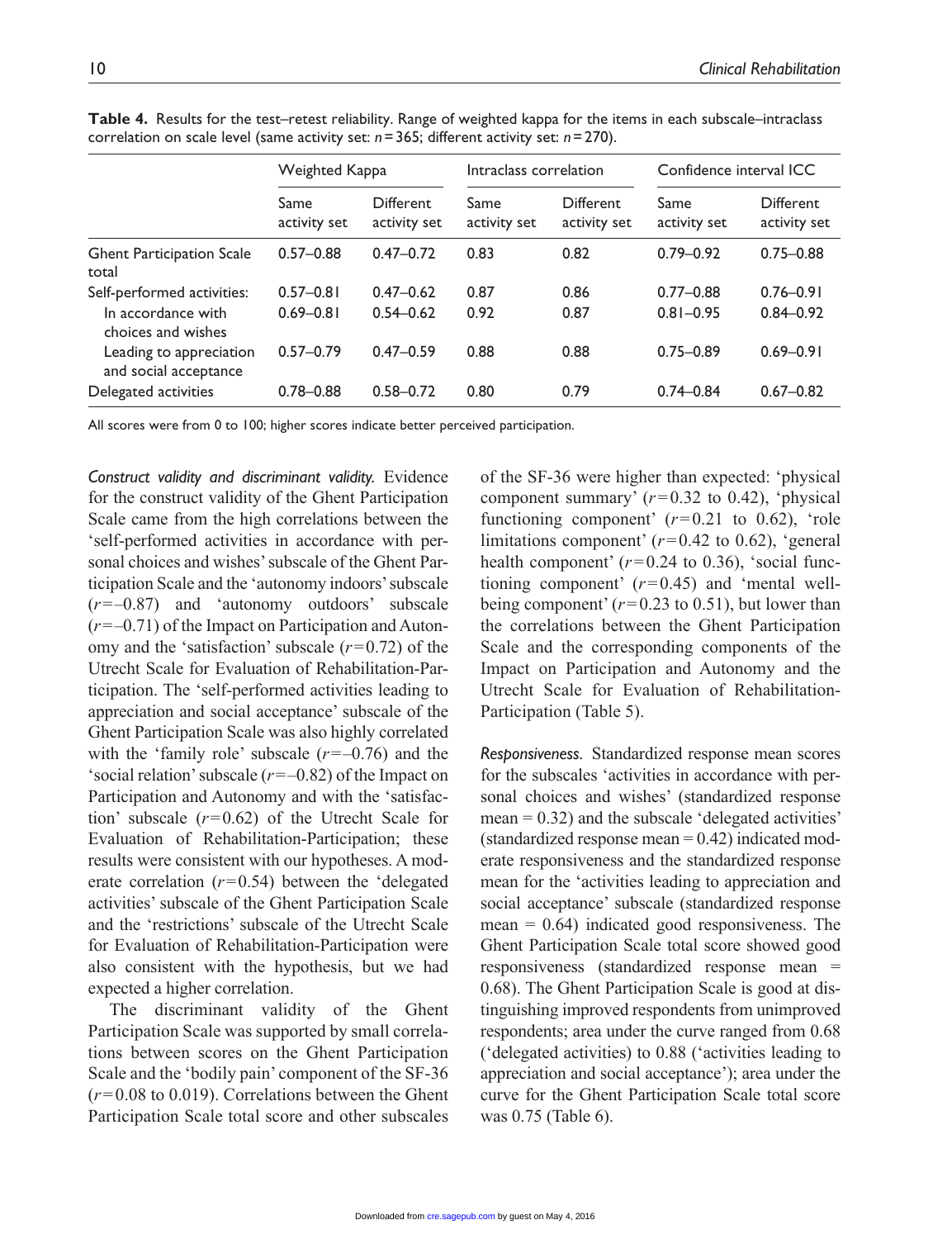|                                                              | Ghent                                                   | Subscale:                                    | Subscale: Activities                                                 | Subscale: Activities    | Subscale:                                                                                              |
|--------------------------------------------------------------|---------------------------------------------------------|----------------------------------------------|----------------------------------------------------------------------|-------------------------|--------------------------------------------------------------------------------------------------------|
|                                                              | Participation                                           | Self-performed                               | in accordance with                                                   | leading to appreciation | Delegated                                                                                              |
|                                                              | Scale total                                             | activities                                   | choices and wishes                                                   | and social acceptance   | activities                                                                                             |
| Impact on Participation and Autonomy                         |                                                         |                                              |                                                                      |                         |                                                                                                        |
| Autonomy indoors                                             |                                                         | $-0.45$ <sup>a</sup>                         |                                                                      | $-0.46a$                | $-0.65$ <sup>a</sup>                                                                                   |
| Autonomy outdoors                                            | $-0.32$ <sup>a</sup><br>$-0.32$ <sup>a</sup><br>$-0.38$ |                                              |                                                                      | $-0.36a$                |                                                                                                        |
| Family role                                                  |                                                         | $-0.51$ <sup>a</sup><br>$-0.54$ <sup>a</sup> | $-0.87$ <sup>a</sup><br>$-0.71$ <sup>a</sup><br>$-0.32$ <sup>a</sup> | $-0.76a$                |                                                                                                        |
| Social relations                                             | $-0.26$                                                 | $-0.48^{\circ}$                              |                                                                      | $-0.82$ <sup>a</sup>    |                                                                                                        |
| Work and education                                           | $-0.10$                                                 | $-0.16$                                      | $-0.18$                                                              | $-0.24$                 | $4 + 7 + 8$<br>$-7 - 7 + 8$<br>$-7 - 7 - 8$                                                            |
| Utrecht Scale for Evaluation of Rehabilitation-Participation |                                                         |                                              |                                                                      |                         |                                                                                                        |
| Frequency                                                    | 0.14                                                    | 0.06                                         |                                                                      | $-0.05$                 | $\overline{\circ}$                                                                                     |
| Restrictions                                                 | 0.29                                                    |                                              | $0.02$<br>$0.72$ <sup>n</sup>                                        | 0.15                    | $0.54$ <sup>a</sup><br>0.45a                                                                           |
| Satisfaction                                                 | $0.45^{\circ}$                                          | $0.47^a$<br>0.54                             |                                                                      | $0.62^{\rm a}$          |                                                                                                        |
| SF-36                                                        |                                                         |                                              |                                                                      |                         |                                                                                                        |
| Physical component summary                                   | 0.36a                                                   | $0.42^{\circ}$                               | $0.42^{\circ}$                                                       | 0.32                    | $\begin{array}{l} 0.27 \\ 0.21 \\ 0.62 \\ 0.61 \\ 0.32 \\ 0.31 \\ 0.51 \\ 0.30 \\ 0.30 \\ \end{array}$ |
| Physical functioning                                         | $0.52$ <sup>a</sup>                                     | 0.45a                                        | 0.44a                                                                | 0.45a                   |                                                                                                        |
| Role-limitations (physical)                                  | $0.42^a$                                                | 0.32                                         | 0.24                                                                 | $0.52^a$                |                                                                                                        |
| Bodily pain                                                  |                                                         |                                              |                                                                      |                         |                                                                                                        |
| General health                                               | $0.12$<br>$0.31$ <sup>a</sup>                           |                                              |                                                                      |                         |                                                                                                        |
| Mental component summary                                     | 0.19                                                    | 0.15<br>0.24<br>0.21<br>0.23                 | 0.34<br>0.012                                                        | 0.18<br>0.32<br>0.0.25  |                                                                                                        |
| Role limitations (mental)                                    | $0.32^{a}$                                              |                                              | 0.34a                                                                |                         |                                                                                                        |
| Vitality                                                     | 0.12                                                    | 0.24                                         | $0.31a$<br>0.21                                                      |                         |                                                                                                        |
| Social functioning                                           | $0.45^{\circ}$                                          | 0.34a                                        |                                                                      | $0.4 +$                 |                                                                                                        |
| Mental wellbeing                                             | 0.51 <sup>a</sup>                                       | $0.32^{n}$                                   | 0.23                                                                 | $0.42*$                 | $0.45^{\circ}$                                                                                         |
| <sup>a</sup> Significant at the 0.05 level.                  |                                                         |                                              |                                                                      |                         |                                                                                                        |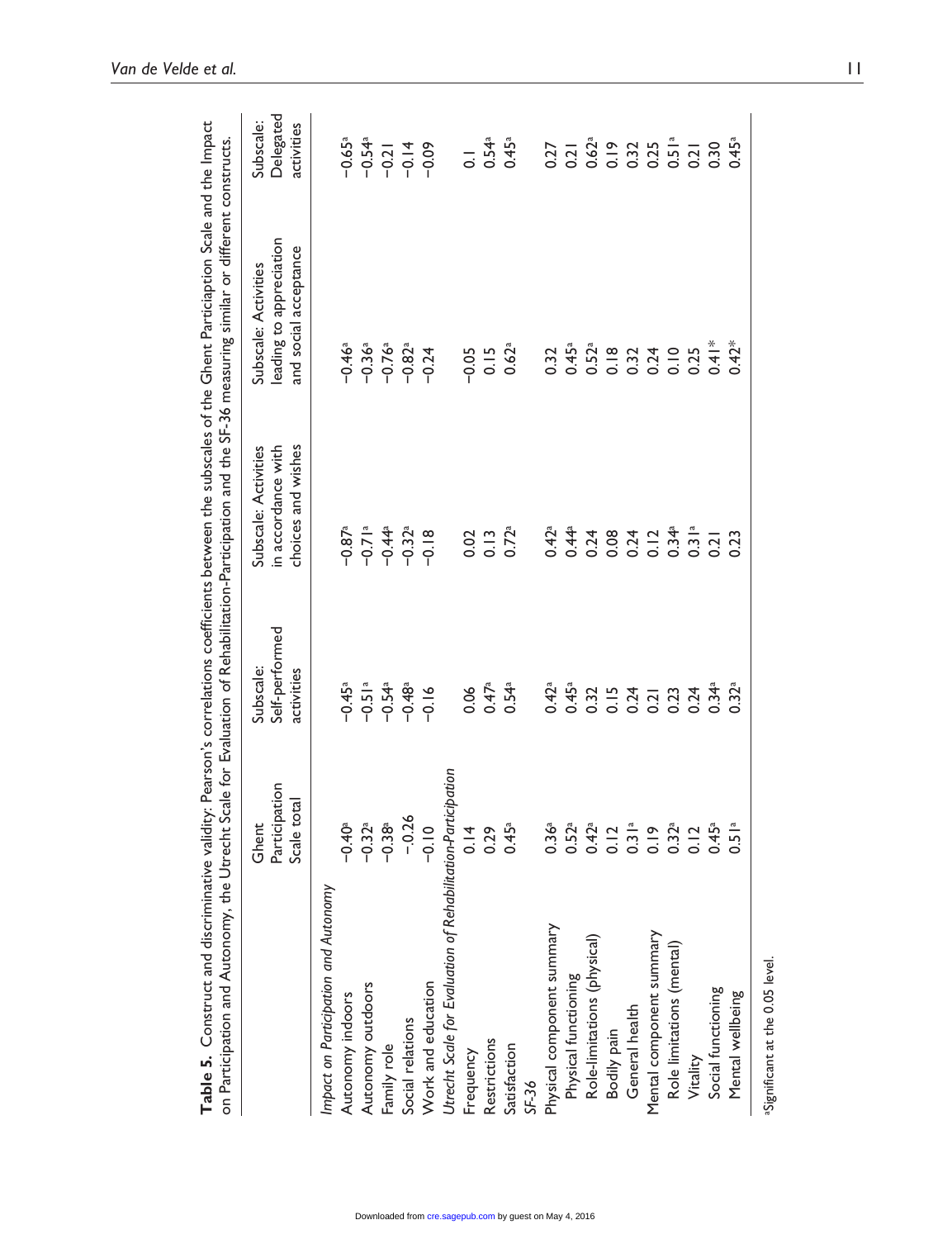|                                                     | Measurement<br>3(SD) | Measurement<br>4(SD) | Change<br>score (SD) <sup>a</sup> | Change score for<br>improvement (SD) <sup>b</sup> | 95% CI                  | SRM AUC<br>(%) |
|-----------------------------------------------------|----------------------|----------------------|-----------------------------------|---------------------------------------------------|-------------------------|----------------|
| <b>Ghent Participation</b><br>Score total           | 50.1 (17.6)          | 58.4 (18.0)          | 8.3(13.2)                         | 0.4(0.68)                                         | $-0.38$ to 2.06 0.68 75 |                |
| Self-performed<br>activities                        | 54.8 (24.5)          | 67.0(23.4)           | 6.6(27.6)                         | 0.61(1.38)                                        | $-1.81$ to 2.61 0.57 82 |                |
| In accordance with<br>choices and wishes            | 50.5(18.0)           | 53.8 (16.8)          | 3.3(10.6)                         | 0.14(0.85)                                        | $-1.39$ to 1.15 0.32 79 |                |
| Leading to<br>appreciation and<br>social acceptance | 59.4 (18.4)          | 65.6 (19.2)          | 6.2(23)                           | 0.37(1.15)                                        | $-1.51$ to 2.54 0.64 88 |                |
| Delegated activities                                | 48.2 (25.0)          | 52.4 (22.2)          | 4.2(22.4)                         | 0.21(1.12)                                        | $-2.19$ to 2.51 0.43    | -68            |

**Table 6.** Mean scores at measurement 3 and measurement 4, means change scores for improvement and responsiveness of the Ghent Participation Score domains expressed in standardized response mean and area under the curve  $(n=41)$ .

a Change score: Measurement 4 score minus the Measurement 3 score.

<sup>b</sup>Change score related to improvement as indicated by the corresponding transition index.

AUC: area under the curve to distinguish improved vs. unimproved; CI: confidence interval; SD: standard deviation; SRM: standardized response mean for the improved group.

## **Discussion**

The results of this study indicate that the Ghent Participation Scale can be considered a valid method of measuring perceived participation irrespective of the health status and pathology of the respondent. The Ghent Participation Scale has a good internal consistency, good to excellent test– retest reliability and is able to detect changes in participation over time. These features suggest that it could be used by practitioners to enhance their evaluation of the effectiveness of their interventions by enabling them to assess participation.

The Ghent Participation Scale is related to other participation questionnaires, but differs in structure. First, when completing the Ghent Participation Scale respondents begin by prioritizing the activities that are most important to them and it is this personalized list of activities which is rated rather than the predefined sets used in related measures, e.g. those we used to assess the construct validity of the Ghent Participation Scale.<sup>4,11</sup> Second, the instrument is multidimensional and incorporates 15 subjective and two objective variables; this makes the instrument unique, and meets healthcare providers' and researchers' increasing demands for measures of participation, which include subjective variables.2 This study has provided evidence that the experience of participation is similar regardless of the activities selected for evaluation, but that it is the subjective appraisal of them that is of utmost importance. Considering these features and the differences with existing measures, our study adds to the discourse on measuring participation in a outpatient rehabilitation setting. However, some aspects need to be discussed.

To begin with, the scale as a whole and the various subscales had good to excellent internal consistency. However, the subscale 'delegated activities' had lower internal consistency than the subscales of 'self-performed activities'. This was owing to the low item-total correlations for the items 'I experience trust by delegating activities' and 'I worry less when I delegate activities'. We considered removing these items, but decided to retain them after a member check with the participants and a discussion with an expert panel of healthcare professionals. Both groups considered these items to reflect key aspects of participation. In addition, removing them did not substantially increase Cronbach's α for the subscale.

The test–retest reliability of the Ghent Participation Scale was good to excellent at scale level and at item level if the scores being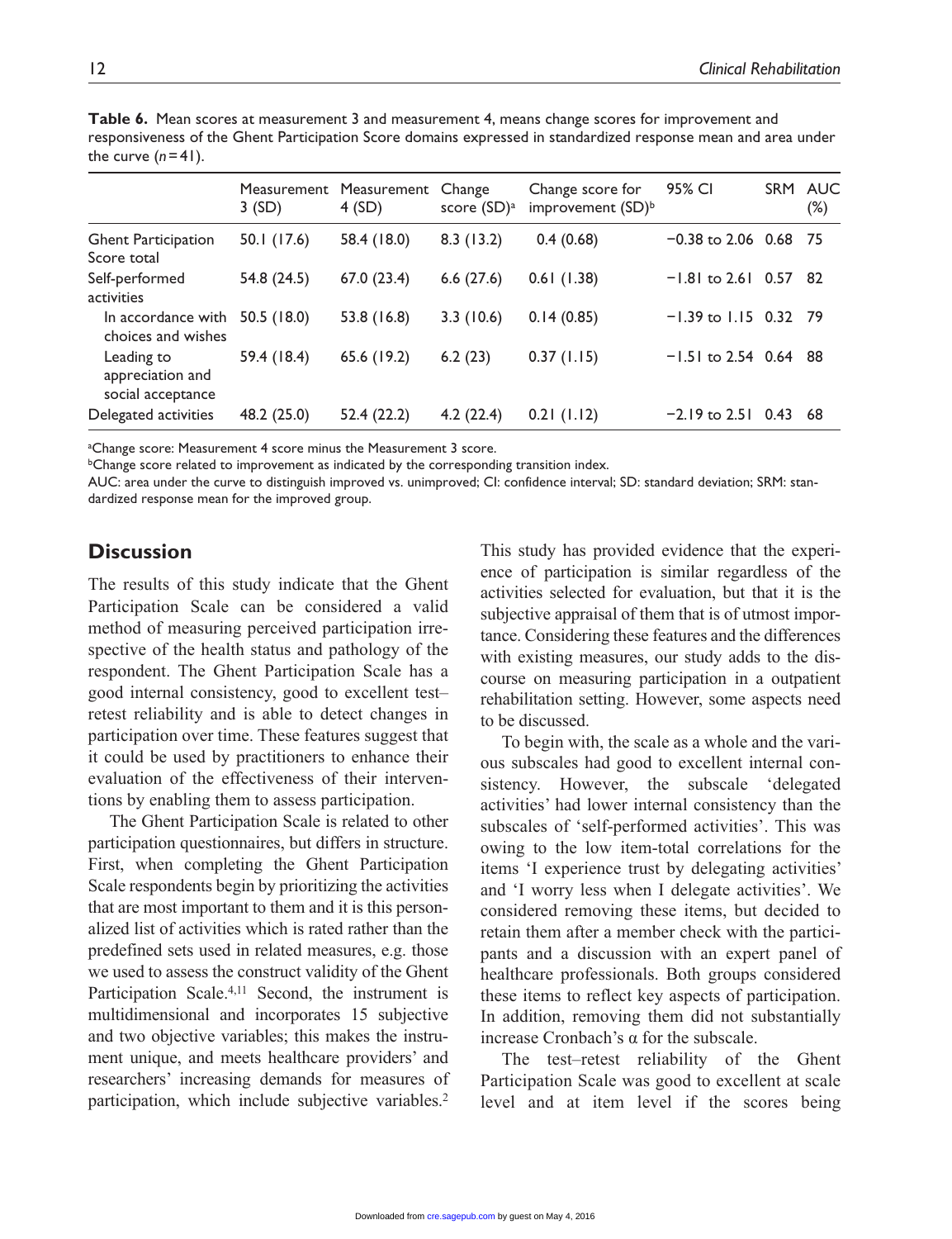compared were based on the same set of activities. When comparing the results with a different activity set, the test–retest reliability was equally strong on the scale level, but not on the item level. This finding clearly indicates that scores on the Ghent Participation Scale are independent of the activities chosen for evaluation. This provides evidence that it is not the activity itself that is important to perceptions of participation, but the individual's ability to choose his or her autonomy, the relationship between activities and identity and other relevant subjective values. This argument has been made before, but until now remained largely theoretical rather than evidence-based.14,15,29 To our knowledge this is the first study to provide evidence that activities and participation belong to the same chapter in the ICF. Depending on the subjective appraisal of activities, all of them can be the trigger to experience participation. However, our data provide only limited evidence and future research should focus on this issue. In addition, further analysis is needed to explore how activity changes over time.

The construct validity of the Ghent Participation Scale was supported by the high correlation between its subscales and four subscales of the Impact on Participation and Autonomy (autonomy indoors; autonomy outdoors; family role; social relations) and two subscales of the Utrecht Scale for Evaluation of Rehabilitation-Participation (restriction; satisfaction), which theoretically measure the same constructs. There was, however, no correlation between any of the Ghent Participation Scale subscales and the 'work and education' subscale of the Impact on Participation and Autonomy. This may be owing to the fact that 'work and education' is by definition relevant to relatively young people who might expect to return to employment or education. The mean age of our sample was 58.4 years and the participants were still recovering from their illness. It may be that this sample had chosen to strive for participation in activities other than work and education. One might find a correlation between the Ghent Participation Scale and this subscale in a sample containing more people of working or school age. We expected to find a higher correlation between

the 'delegated activities' subscale of the Ghent Participation Scale and the 'restrictions' subscale of the Utrecht Scale for Evaluation of Rehabilitation-Participation, but the relatively low correlation observed might be related to differences in how restriction and the need to delegate were interpreted. We specifically intended not to focus on the experienced problems when asking to rate their level of participation. The Ghent Participation Scale does not ask specifically about restrictions on activities, although participants were asked to indicate whether they would have preferred to perform delegated activities themselves; delegating an activity one would prefer to perform oneself might be assumed to indicate that one's ability to do so is restricted in some way. We deliberately focused on the positive aspects of human functioning and asked 'what did you delegate to someone else?' rather than 'what was not possible for you?', mainly because the Ghent Participation Scale is intended to measure patients' capacities and abilities and their autonomy when it comes to delegating activities. This difference in looking at limitations that might have caused the lower correlation.

The best evidence for the discriminant validity of the Ghent Participation Scale was its low correlation with the 'bodily pain' subscale of the SF-36. As participation and perceived general health are not considered to belong to the same theoretical construct, this low correlation was expected. However, the other SF-36 subscales were more highly correlated with the Ghent Participation Scale than expected, indicating that participation and health-related quality of life are more closely related constructs than we had assumed. To further support discriminant validity, it would have been better to have included other instruments measuring totally different constructs.

Finally, the results of the preliminary analysis of responsiveness show that the Ghent Participation Scale can detect improvements over time. Our results suggest that the Ghent Participation Scale is responsive and can be used to distinguish patients who have improved from those who have not, although overall within-subject improvements were small in our sample. There are several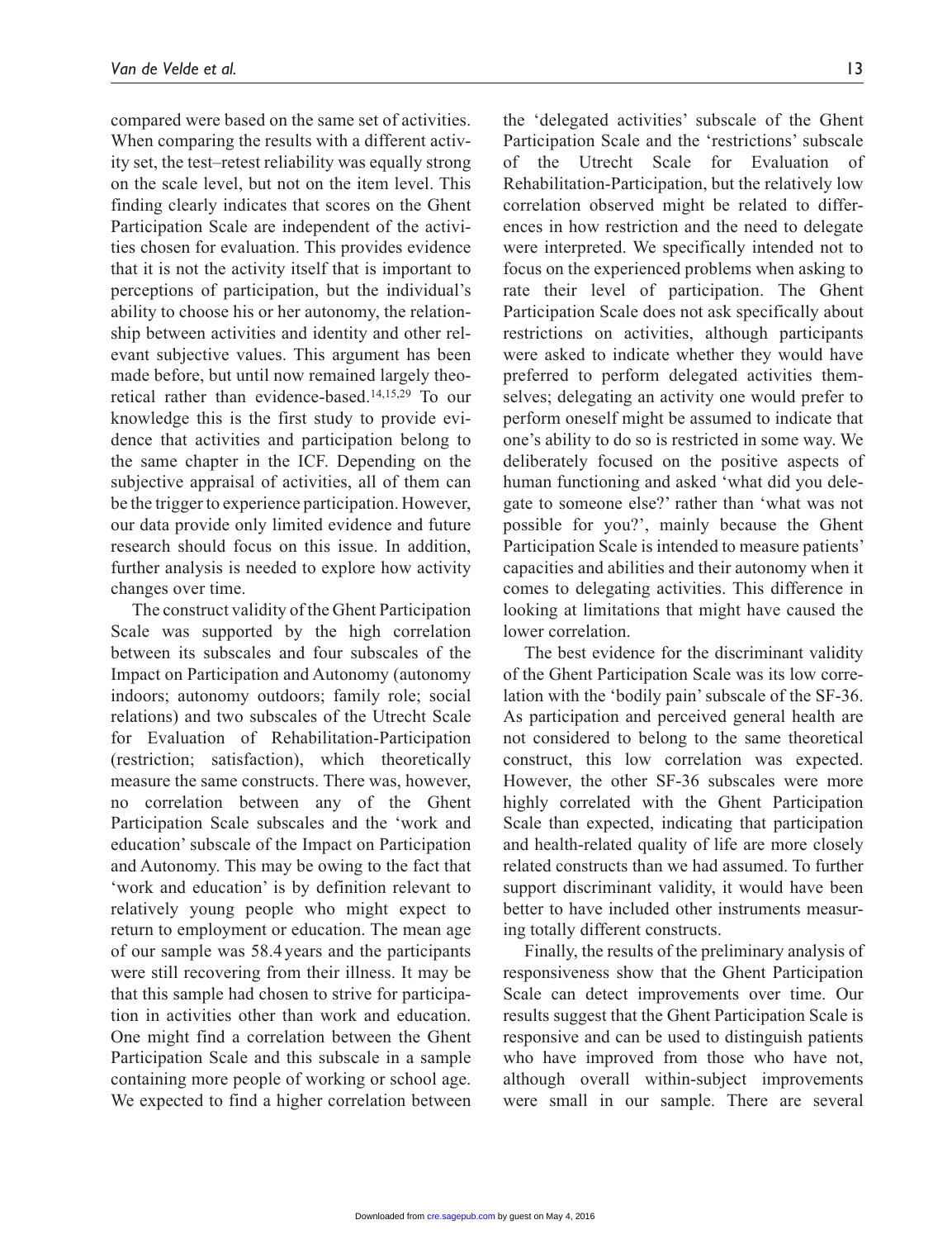possible reasons for the small change scores. First, an interval of three months may be too short to detect substantial changes in participation. Second, the relative lack of change may be owing to the composition of the sample, which included both patients with acute conditions and those with more chronic conditions; temporal changes in participation might vary as a function of pathology. Unfortunately, the numbers were too small to calculate separate standardized response means and area under the curves for the different subgroups separately. Future studies should leave a longer interval between the baseline and follow-up assessments. Furthermore, because our sample was relatively small, the findings on responsiveness must be confirmed in a larger sample.

# *Limitations of the study and future research*

First, as the Ghent Participation Scale is meant to be pathology-independent, we had no a priori hypotheses about possible group differences in participation. The suggestions made above about group differences require further investigation. There is also no information about how a healthy population would score on the Ghent Participation Scale. Second, this study was carried out in the Flemish-speaking part of Belgium and only Flemish speakers with a physical limitation who felt prepared to go home were included. Further research is needed to establish whether our findings generalize to persons with more severe physical or cognitive limitations, and to other countries and cultures. Finally, responsiveness was only measured in a small sample, further research on the Ghent Participation Scale's sensitivity to change in different diagnostic groups is necessary.

## *Implications*

The bio-psycho-social model of rehabilitation encourages us to view disability as a bio-psycho-social construct rather than a purely personal construct made up of behavioural, biological and genetic factors. Many rehabilitation centres focus not only on the medical restoration of individuals, but also on the long-term

consequences of their illness or accident and their participation in their community. This is only possible if a valid, reliable measure of participation is available. The goal of this study was to report the psychometric properties of the Ghent Participation Scale. We found that the scale has excellent internal consistency, excellent test–retest reliability and good responsiveness. These features suggest that it can be used by practitioners to evaluate how effective their interventions are at improving participation.

#### **Clinical messages**

- The Ghent Participation Scale is a valid, reliable instrument that can be used in outpatient rehabilitation irrespective of pathology.
- In measuring participation, the activities themselves are not of primary interest, but rather the subjective appraisal of them; every activity can be the trigger to experience participation.

## **Acknowledgements**

The authors would like to thank the respondents who took part in the study, and the different rehabilitation settings were the data-gathering took place: Ghent University Hospital (CLNR), Leuven University Hospital (Pellenberg), National Multiple Sclerosis Centre (Melsbroek), Rehabilitation Centre AZ Sint-Jan (Bruges), Rehabilitation Centre Groeninghe (Kortrijk).

## **Declaration of Conflicting Interests**

The author(s) declared no potential conflicts of interest with respect to the research, authorship, and/or publication of this article.

## **Funding**

The author(s) received no financial support for the research, authorship, and/or publication of this article.

#### **References**

- 1. Wade D. Rehabilitation a new approach. Part four: A new paradigm, and its implications. *Clin Rehabil* 2016; 30(2): 109–118.
- 2. Dijkers MP. Issues in the conceptualization and measurement of participation: An overview. *Arch Phys Med Rehabil* 2010; 91(9 Suppl): S5–16.